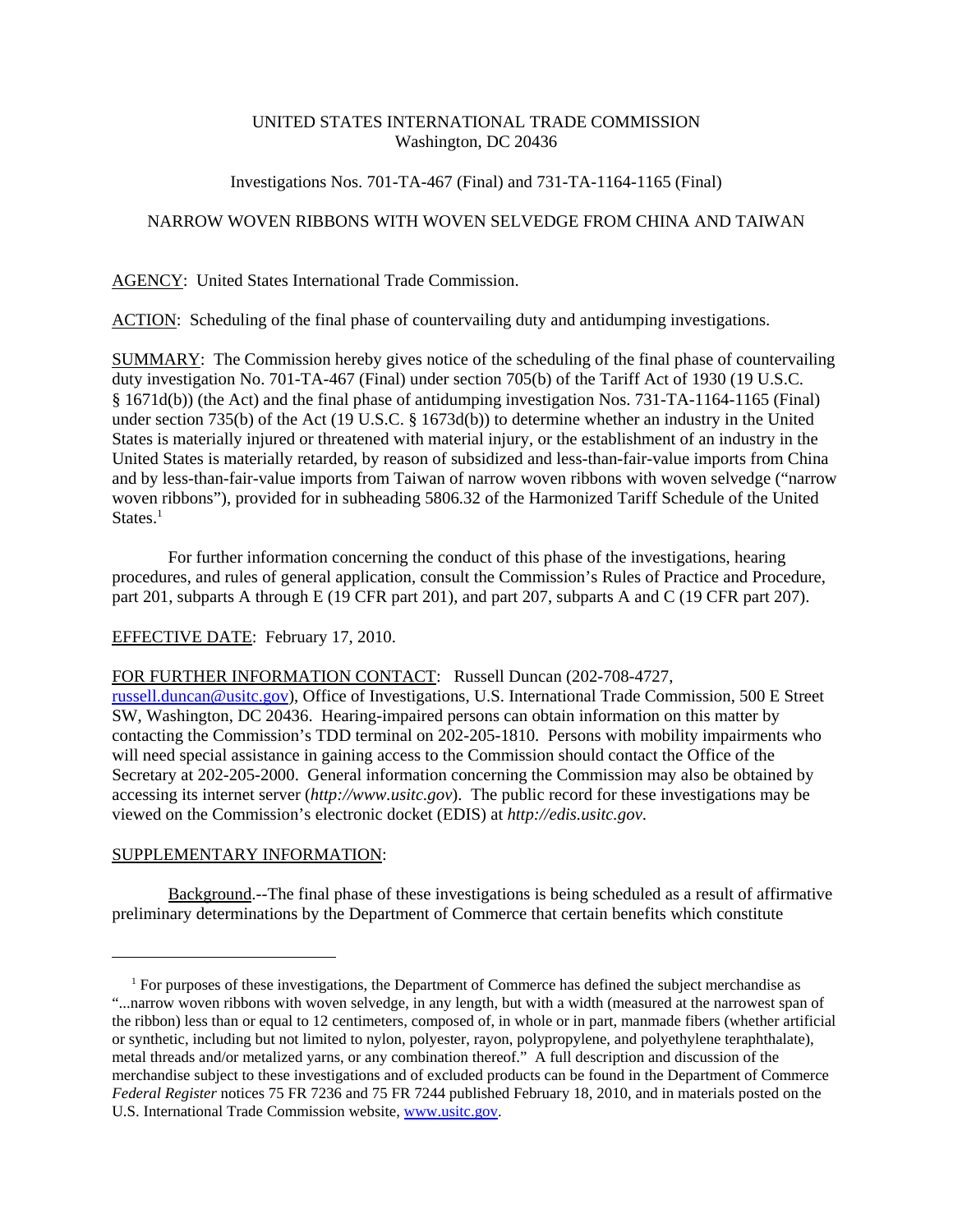subsidies within the meaning of section 703 of the Act (19 U.S.C. § 1671b) are being provided to manufacturers, producers, or exporters in China of narrow woven ribbons, and that such products from China and Taiwan are being sold in the United States at less than fair value within the meaning of section 733 of the Act (19 U.S.C. § 1673b). The investigations were requested in a petition filed on July 9, 2009, by Berwick Offray LLC and its wholly-owned subsidiary Lion Ribbon Company, Inc., Berwick, PA.

Participation in the investigations and public service list.--Persons, including industrial users of the subject merchandise and, if the merchandise is sold at the retail level, representative consumer organizations, wishing to participate in the final phase of these investigations as parties must file an entry of appearance with the Secretary to the Commission, as provided in section 201.11 of the Commission's rules, no later than 21 days prior to the hearing date specified in this notice. A party that filed a notice of appearance during the preliminary phase of the investigations need not file an additional notice of appearance during this final phase. The Secretary will maintain a public service list containing the names and addresses of all persons, or their representatives, who are parties to the investigations.

Limited disclosure of business proprietary information (BPI) under an administrative protective order (APO) and BPI service list.--Pursuant to section 207.7(a) of the Commission's rules, the Secretary will make BPI gathered in the final phase of these investigations available to authorized applicants under the APO issued in the investigations, provided that the application is made no later than 21 days prior to the hearing date specified in this notice. Authorized applicants must represent interested parties, as defined by 19 U.S.C. § 1677(9), who are parties to the investigations. A party granted access to BPI in the preliminary phase of the investigations need not reapply for such access. A separate service list will be maintained by the Secretary for those parties authorized to receive BPI under the APO.

Staff report.--The prehearing staff report in the final phase of these investigations will be placed in the nonpublic record on June 25, 2010, and a public version will be issued thereafter, pursuant to section 207.22 of the Commission's rules.

Hearing.--The Commission will hold a hearing in connection with the final phase of these investigations beginning at 9:30 a.m. on July 15, 2010, at the U.S. International Trade Commission Building. Requests to appear at the hearing should be filed in writing with the Secretary to the Commission on or before July 8, 2010. A nonparty who has testimony that may aid the Commission's deliberations may request permission to present a short statement at the hearing. All parties and nonparties desiring to appear at the hearing and make oral presentations should attend a prehearing conference to be held at 9:30 a.m. on July 9, 2010, at the U.S. International Trade Commission Building. Oral testimony and written materials to be submitted at the public hearing are governed by sections 201.6(b)(2), 201.13(f), and 207.24 of the Commission's rules. Parties must submit any request to present a portion of their hearing testimony in camera no later than 7 business days prior to the date of the hearing.

Written submissions.--Each party who is an interested party shall submit a prehearing brief to the Commission. Prehearing briefs must conform with the provisions of section 207.23 of the Commission's rules; the deadline for filing is July 7, 2010. Parties may also file written testimony in connection with their presentation at the hearing, as provided in section 207.24 of the Commission's rules, and posthearing briefs, which must conform with the provisions of section 207.25 of the Commission's rules. The deadline for filing posthearing briefs is July 22, 2010; witness testimony must be filed no later than three days before the hearing. In addition, any person who has not entered an appearance as a party to the investigations may submit a written statement of information pertinent to the subject of the investigations, including statements of support or opposition to the petition, on or before July 22, 2010. On August 6,